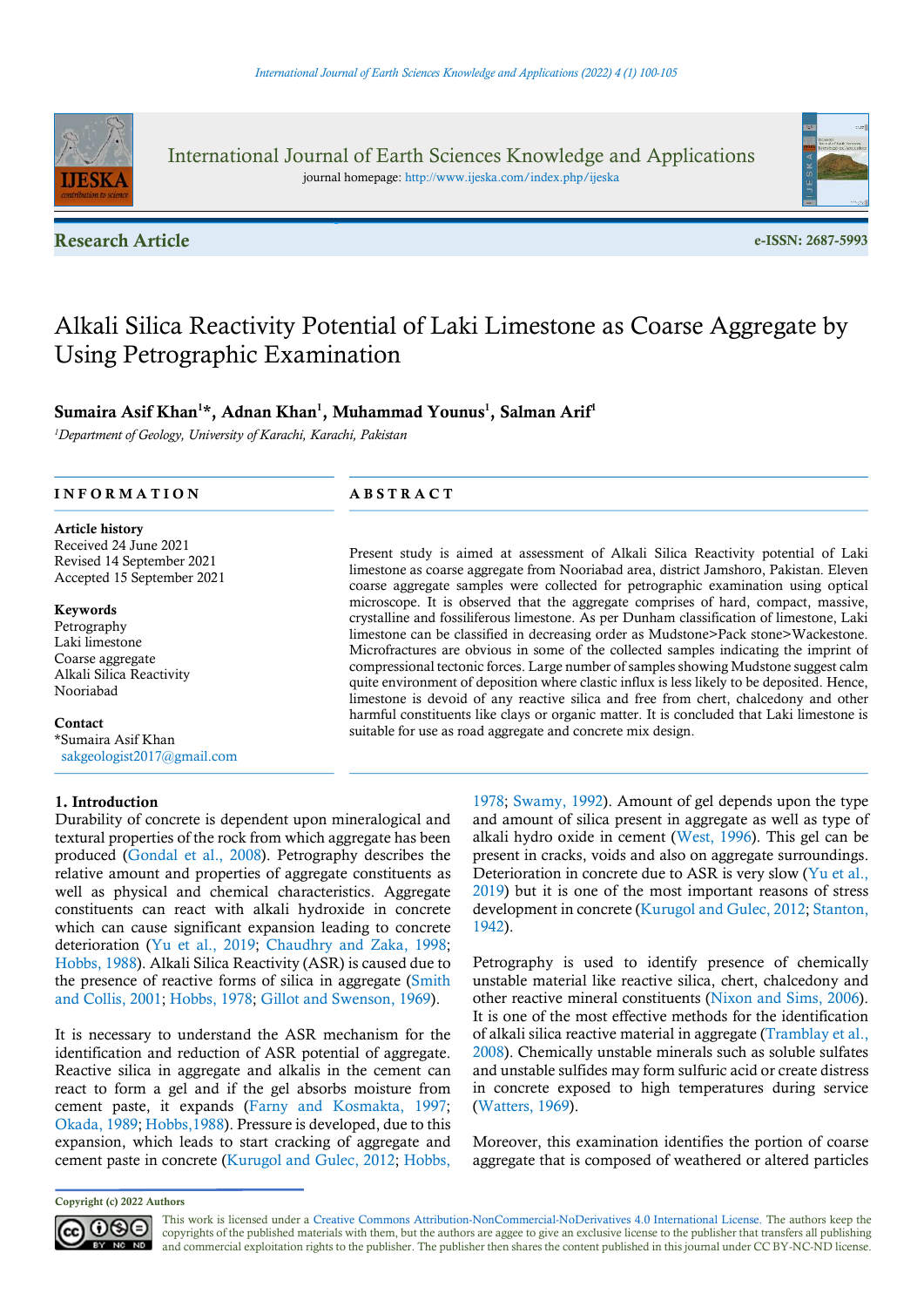and the severity of alteration. If concrete containing reactive aggregate is exposed to freezing and thawing in a critically saturated condition, it will be damaged by freezing and thawing. This will ultimately destroy the concrete because such aggregates cannot be protected by adequately air entrained mortar (Lopez et al., 2006). Finely porous aggregates near the concrete surface are also likely to form

pop outs, which blemishes on pavements and walls (ASTM C295/C295M-19, 2019). Petrographic examination is also used to determine the shape of aggregate (cubic, spherical, ellipsoidal, pyramidal, tabular, flat, and elongated). Flat and elongated aggregate particles decrease the concrete strength by increasing mixing water requirement (Smith and Collis, 2001; Jamkar and Rao, 2004).



Fig. 1. Sample's location map

Generally, limestone and dolomite are considered as good source of crushed stone among all sedimentary rocks. However, some limestone and dolomite may be soft, absorptive and friable, resulting in low quality aggregates (Kosmakta et al., 2003). Chert, chalcedony, jasper, flint and all other cryptocrystalline silica as well as holohyaline material can lead to severe chemical reaction when used in cement concrete (Cody et al., 1994; Gress, 1997; Mindess and Young, 1981; Wenk, 1998). Limestone and dolomite may be highly reactive due to their high surface energy and weak internal structure.

The Nooriabad is an industrial zone which was established to bridge two major cities of Sind province (Karachi and Hyderabad) for socio-economic development. Nooriabad area has been serving as a hub of aggregate supply to Karachi city and adjoining areas. Geologically, Laki limestone of Eocene age is exposed in study area which is being quarried from outcrops for aggregate production. Many crush and asphalt plants are operating in this area. Besides M-9 motorway project, these crush plants are the main suppliers of two mega projects that are Bahria Town and DHA City, Karachi, Pakistan.

It is essential to determine the relative amounts and properties of the limestone constituents because it affects the performance of the material in its particular use. Despite of intense use as aggregate, Laki limestone has not been evaluated so far for its suitability as coarse aggregate. Therefore, present study is aimed at assessment of Laki limestone ASR potential as coarse aggregate by petrographic technique.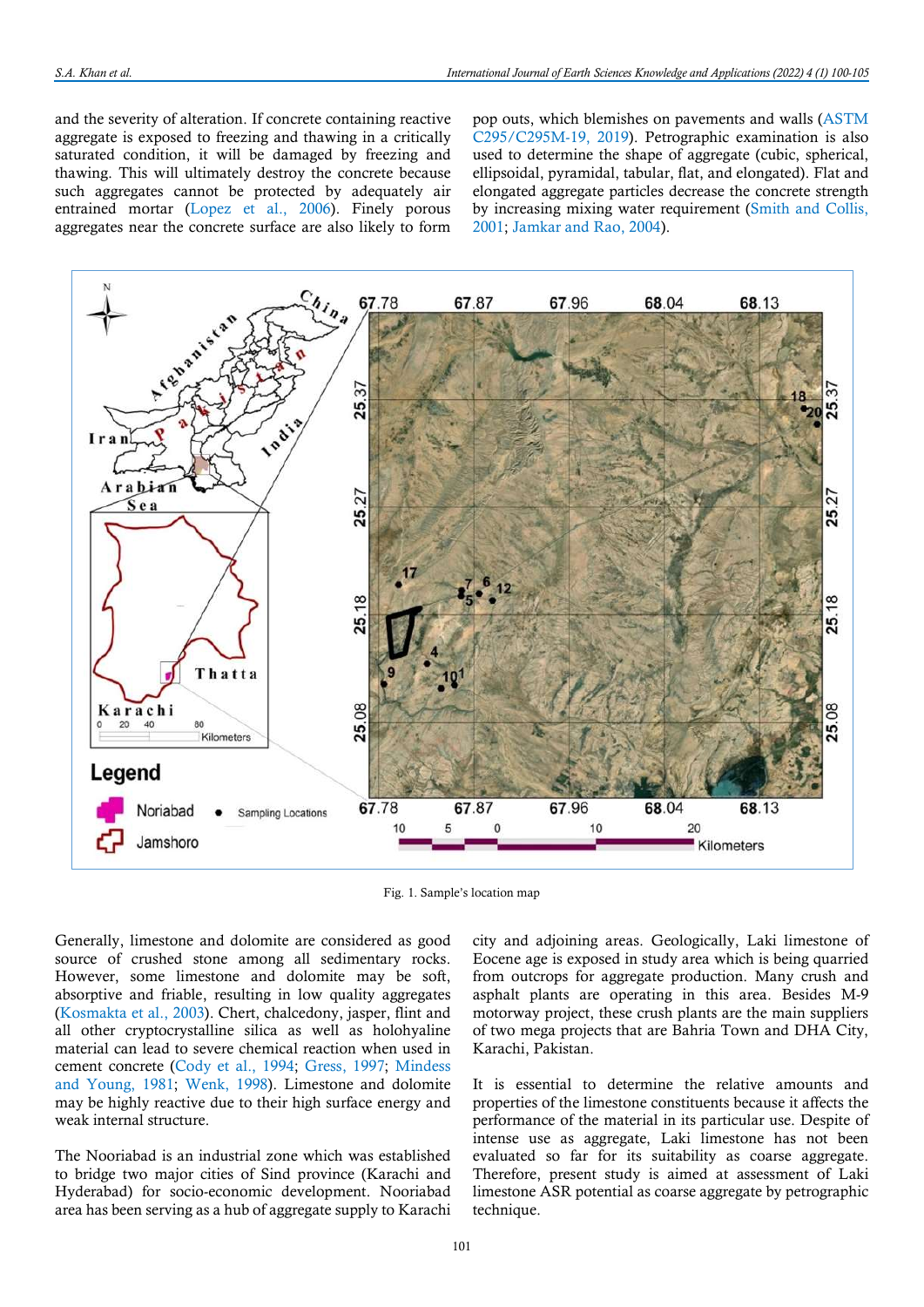#### 2. Study Area

Nooriabad is located in vicinity of Eastern Kirthar Basin (Fig. 1). Laki Formation of Eocene age is exposed in Nooriabad area. Laki Formation includes Sohnari, Laki and Tiyon members. This Laki series was subdivided into basal Laki laterite (8 m), Meting limestone (45 m), Meting shale (30 m) and Laki Limestone (70-200 m).



Fig. 2. Microfossils



Fig. 3. Microfossils and organic matter

Akhter et al. (2012) used the term Laki Formation for all members of Laki Group due to scale problems. Laki Formation mainly comprises of limestone with subordinate shale and marl. Laki Formation has lower disconformable contact with Sohnari member and upper transitional contact with Nari Formation. Laki Formation contains micro fossils of foraminifers including Assilina granulose, A. pustulosa, Lockhartiahunti, var pustulosa, etc. and some mega fossils like gastropods, bivalves and echinoids (Walcott, 1905; Nuttall, 1925; HSC, 1961). Presence of these fossils indicates that age of Laki Formation is Early Eocene and extends up to middle Eocene.

The rocks in the study area are highly deformed due to the occurrence of major folded (anticline and syncline) structures. Structurally, Nooriabad is located in the synclinal valley part of area. It causes arrival of runoff from adjacent hills towards the base area. Locally, this area has two major faults i.e., Surjan and Jhimpir Faults which are present around study area.

According to Kazmi and Jan (1997) farther to the south and west of Lakhra, the north-south Surjan fault cuts across the Quaternary deposits. West of Jhimpir, the southern end of this fault is intersected by the north-west trading Jhimpir Faults. The intersection of two faults is characterized by at least four tele-seismic events of shallow focal depth and magnitude between 3-6 (Kazmi and Jan, 1997).



Fig. 4. Stylolitic sutures and microfractures filled with sparite



Fig. 5. Microfossils and fractures

## 3. Material and Methods

Petrography of Laki limestone was carried out as per ASTM C295/C295M-19, 2019. Optika microscope (B-165POL) was used for thin section study. Thin sections of Laki limestone samples were prepared for petrographic examination by cutting aggregate of 37 mm into rectangular chips of 3-4 cm by 2 cm size chips with electric sawing unit. One of the two surfaces of the sample chip was smoothened out and polished prior to mounting on glass slide.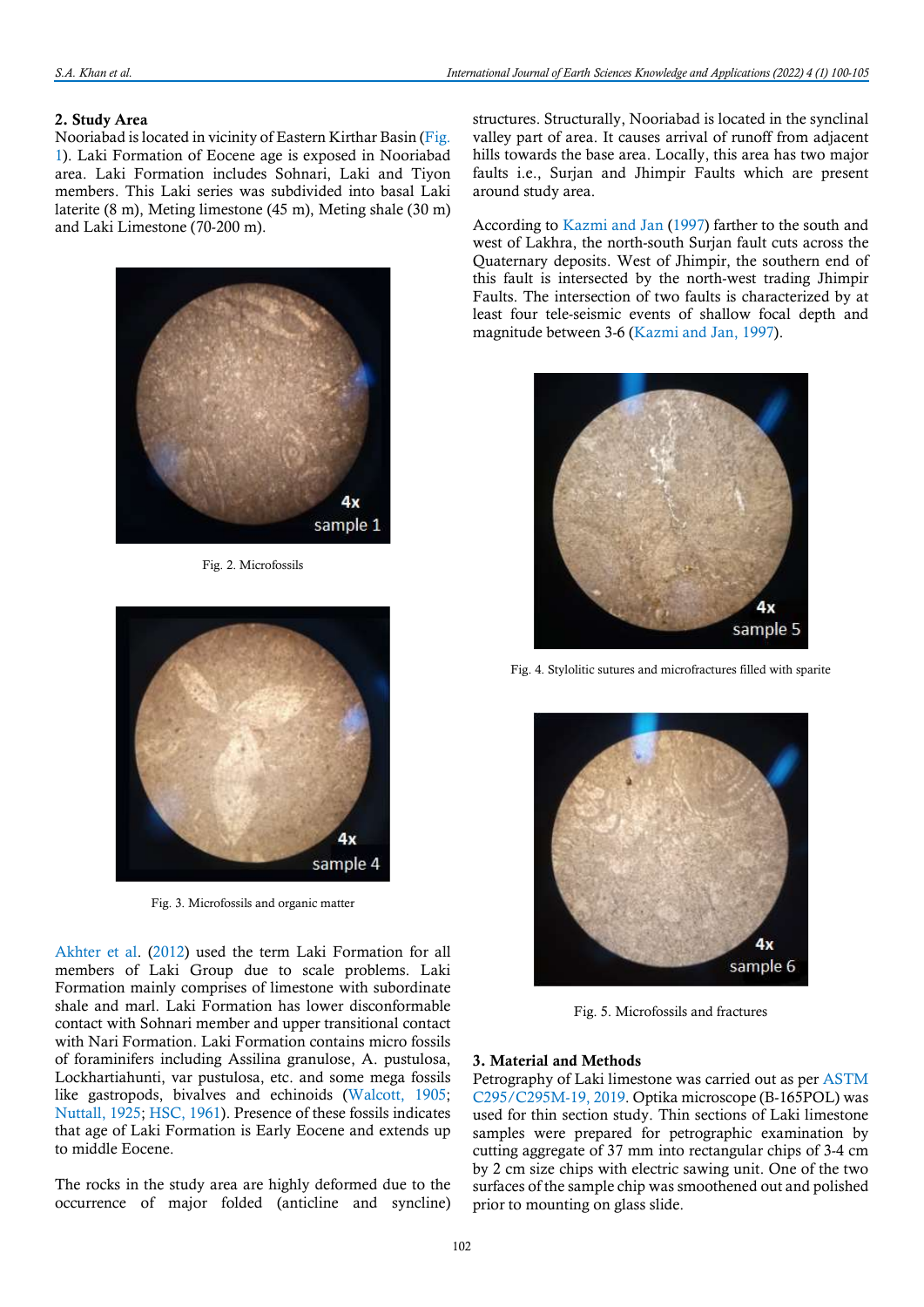The polished sample chips were mounted on glass slide using Canada balsam and left for twenty-four hours for proper mounting. The mounted chips were later grinded and polished to a thickness close to 0.03 mm with 1000 grade corundum powder. During polishing, the chips were examined several times under polarized microscope in order to obtain the desirable thickness for petrography. Polished thin section was examined under optical microscope in plane polarized and cross polarized mode at a magnification of 4x, while examination of discrete grain features was carried out at 10x.

which contains crystallized and homogeneous structures. Hence, it is more stable and non- reactive material toward cement or asphalt. Based on grain to matrix ratio, most of the samples are classified as micrite (Mudstone, less than 10% grain) while two are termed as Pack stone (grain supported) and one sample (Fig. 7) is Wackstone (Dunham, 1962). It is obvious from the study that micro fractures also occur in about half of the samples which is the indicator of compressional forces.



Fig. 6. Microfractures and organic matter



Fig. 7. Various microfossils

#### 4. Results and Discussion

Aggregate samples (n=11) of Laki limestone were used for petrographic examination. These samples were collected from various crush plants located in the study area. Mineral composition of aggregate is found to be calcite hence, chemical composition of parent rock is calcium carbonate (Figs. 2-11).

Microfossils (Foraminifera) are reported to occur in all samples which are clearly visible under optical microscope. Since, fossils are biochemically precipitated calcite material



Fig. 8. Microfractures



Fig. 9. Microfractures

In sample 5 (Fig. 4), the microfractures are filled with recrystallized lime mud known as sparite. Micrite is amorphous material while sparite is crystalline which is relatively more stable and non-reactive as compared to micrite. Presence of stylolitic suture also confirms the response of compressional tectonic forces which has improved the mechanical and chemical quality of Laki limestone. Organic matter is also reported in some of the samples which is shown in thin section as the presence of dark brown or black streaks visible in both plane polarized light and cross nicol mode. The one set calcitic cleavage is also visible in thin sections of the samples 18 and 20 (Figs. 10 and 11).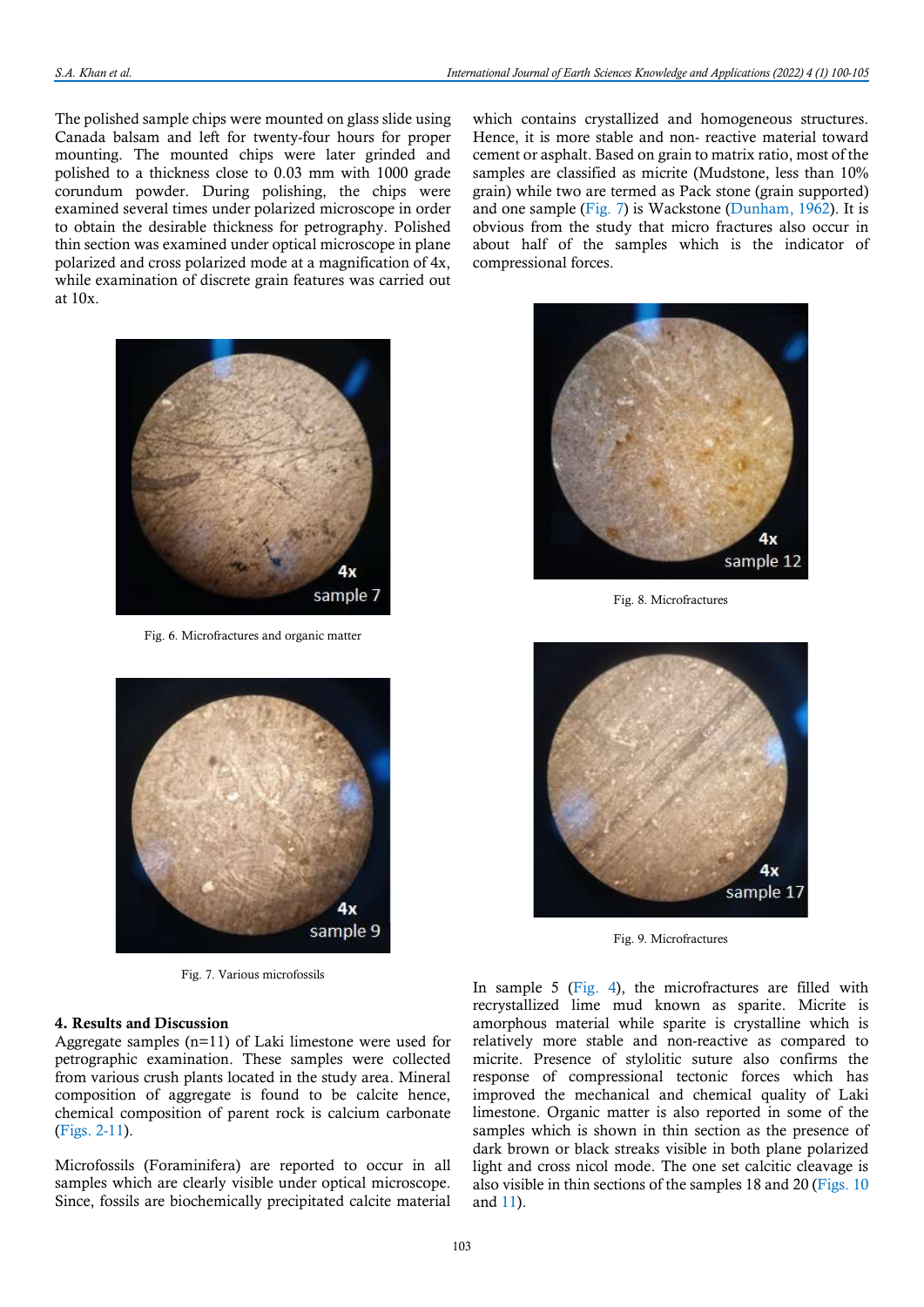Samples represented fractured, non-fractured, micritic, sparitic and stylolite occurrence. All samples have angular to sub angular grains with fractured surfaces and less than 10% flat and elongated particles. All of the samples are free from clay, chert and any other reactive siliceous material harmful for concrete.



Fig. 10. Microfossils and 1 set calcitic cleavage



Fig. 11. Relatively large microfossils with 1 set cleavage

#### 5. Conclusion

It is concluded from present study that Laki limestone is fossiliferous limestone. It is free from chert, chalcedony and other reactive siliceous material or harmful constituent including clay. Hence, Laki limestone is suitable for use as road aggregate and concrete mix design.

#### Acknowledgement

Authors would like to acknowledge Prof. Dr. Viqar Husain, Former Dean Science and Chairman Department of Geology, University of Karachi, Karachi, Pakistan for his technical guidance.

#### References

ASTM C295/C295M-19, 2019. Standard Guide for Petrographic Examination of Aggregates for Concrete. ASTM International, West Conshohocken, PA. Available at: www.astm.org.

- Chaudhry, M.N., Zaka, K.J., 1998. Petrographic Evaluation of Alkali Aggregate Reaction in Concrete Structures of Warsak Dam, N.W.F.P. Pakistan - A Case Study. 8<sup>th</sup> International Congress, Association of Engineering Geology and Environment 2841-2846.
- Cody, R. D., Spry, P. G., Cody, A. M., Gan, G., 1994. The Role of Magnesium in Concrete Deterioration. Iowa DOT HR-335. Final Report.
- Diamond, S., 1989. ASR- Another look at mechanisms. Proceedings of the 8th International Conference on Alkali-Aggregate Reaction, (Ed. K.Okada, S. Nishibayashi, and M. Kawamura), Kyoto, Japan, pp. 83-94.
- Dunham, R.J., 1962. Classification of carbonate rocks according to depositional texture. In W.E. Ham (ed.), Classification of carbonate rocks. Memoir - American Association of Petroleum Geologists, 1. American Association of Petroleum Geologists, Tulsa, 108-121.
- Farny, J.A., Kosmatka, S.H., 1997. Diagnosis and Control of Alkali-Aggregate Reactions in Concrete. Portland Cement Association, No. 2071, pp 1-24.
- Gillot, J.E., Swenson, E.G., 1969. Mechanism of Alkali-Carbonate Rock Reaction. Quarterly Journal of Engineering Geology 2, 7- 23.
- Gondal, M.M.I., Ahsan, N., Javid, A.Z., 2008. Evaluation of ShakiSarwar and RajanPur aggregates for construction in southern Punjab province, Pakistan. Geological Bulletin of the Punjab University 43, 101-107.
- Gress, D., 1997. Early Distress in Concrete Pavements. FHWA-SA-97-045, Federal Highway Administration, Washington DC, 53 pp.
- Hobbs., D.W., 1978. Expansion of concrete due to the alkali-silica reaction: an explanation. Magazine of Concrete Research 30, 215-220.
- Hobbs, D.W., 1988. Alkali-silica reaction in concrete. Thomas Telford Ltd., London, UK.
- Jamkar, S.S., Rao, C.B.K., 2004. Index of Aggregate Particle Shape and Texture of coarse aggregate as a parameter for concrete mix proportioning. Cement and Concrete Research 34 (11), 2021- 2027.
- Kazmi, A.H., Jan, M.Q., 1997. Geology and tectonics of Pakistan. Graphic Publishers, Karachi, Pakistan.
- Kosmatka, S., Kerkhoff, B., Panarese, W., 2003. Aggregates for Concrete, Design and Control of Concrete Mixtures. 14th Ed. Portland Cement Association, USA.
- Kurugöl, S., Güleç, A., 2012. Physico-chemical, petrographic and mechanical characteristics of lime mortars in historic Yoros Castle (Turkey). International Journal of Architectural Heritage 6 (3), 322-341.
- Lopez-Buendia, A.M., Climent, V., Verdu, P., 2006. Lithological Influence of Aggregate in the Alkali- Carbonate Reactio. Cement and Concrete Research 36 (8), 1490-1500.
- Mindess, S., Young, J.F., 1981. Concrete. Prentice-Hall, Inc., Englewood Cliffs, NJ. 671 pp.
- Nixon, P.J., Sims, I., 2006. Alkali–reactivity and Prevention Assessment, Specification, and Diagnosis of Alkali– reactivity, International Union of Laboratories and Experts in Construction Materials, Systems and Structures (RILEM), International Specification to Minimise Damage from Alkali Reactions in Concrete: Part 1 Alkali–Silica Reaction, RILEM TC 191–ARP AAR–7.1.
- Nuttall, W.L.F., 1925. The stratigraphy of the Laki Series (Lower Eocene) of parts of Sind and Baluchistan (India); with a description of the larger foraminifera contained in those beds. Quarterly Journal of the Geological Society 81 (1-4), 417-453.

Smith, M R., Collis, L., 2001. Aggregates–Sand, Gravel and